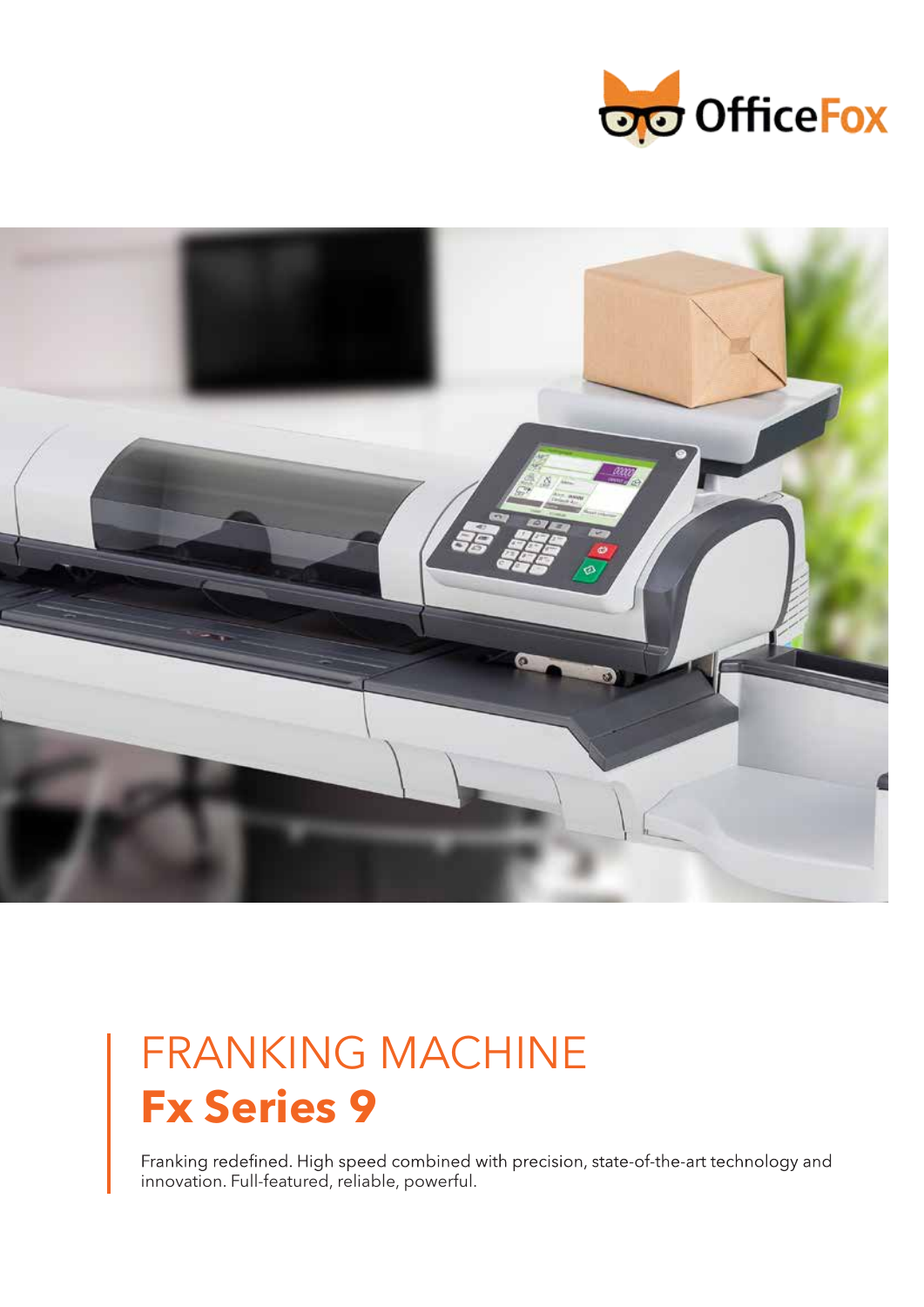# Fx Series 9 **INNOVATIVE AND POWERFUL**

### Fx Series 9 - innovative. The powerful solution for modern and professional business mail.

#### Outstanding features for your mailroom

The Frama Fx Series 9 offers you maximum performance and productivity. The automatic mixed-mail feeder means mail in a wide range of formats can be processed faster than ever before. The precise, dynamic scale automatically determines the exact postage based on size and weight as the mail is being processed, and franks the mail accordingly.

The Fx Series 9 is intuitively flexible: for oversized envelopes and letters exceeding 16mm in thickness, the Fx Series 9 dispenses a label that can be affixed to the envelope, parcel, package or any other item.

Intuitive touch screen operation and easy access to the mail transport system increase the effectiveness and efficiency of your mail processing. The Fx Series 9 thus represents an important investment for every modern and dynamic mailroom.

Frama pursues the goal of developing solutions that combine efficiency and high quality, whilst having minimal environmental impact. All our products and services meet international quality standards.

#### Product highlights Fx Series 9

#### **Dynamic scale**

The use of the dynamic scale significantly simplifies mail processing. Each item is individually weighed and measured. The postage is thus calculated again for each item. An efficient way to avoid incorrect franking.

#### **Automatic feeding**

The automatic feeder with fully automatic adjustment of the letter thickness and format (mixed mail feeding) processes all letter formats from C6 to B4 and seals them on request. No need to adjust anything.

#### **OLS Software Updates**

The Frama OLS data centre automatically updates, ensuring that your Fx Series 9 is always up to date.





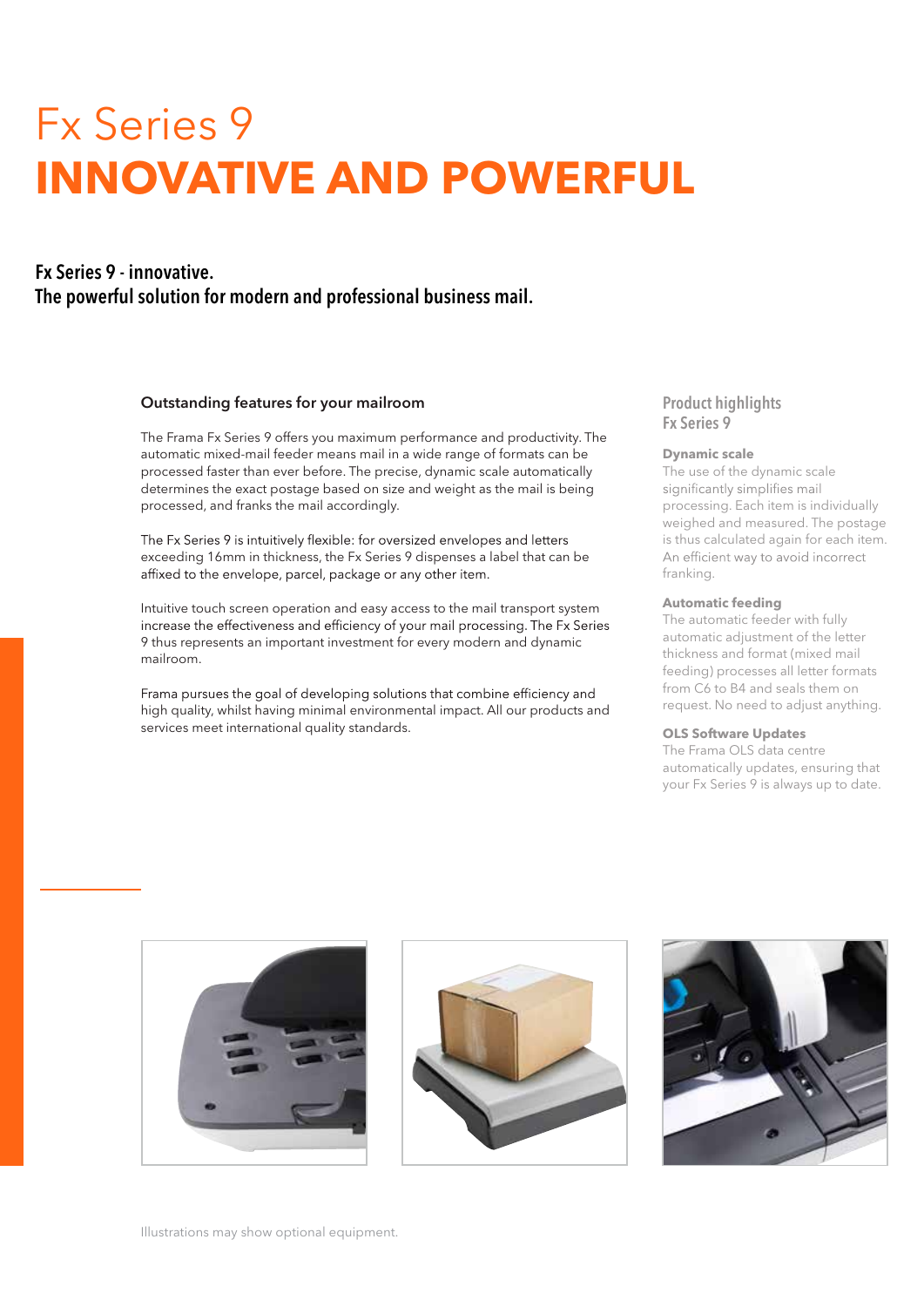# FRAMA Fx Series 9 **THE OVERVIEW**

#### **Overview**

- Integrated scale
- External scale
- Mix-Mail Feeder
- Dynamic scale
- Coloured touch screen
- Function keys
- $\mathbb C$  Keypad with 10 keys
- Label dispenser
- Start/stop function
- Access transport system
- Collecting tray

#### **Dynamic scale**

Automatically determines the postage for your envelope based on size and weight.

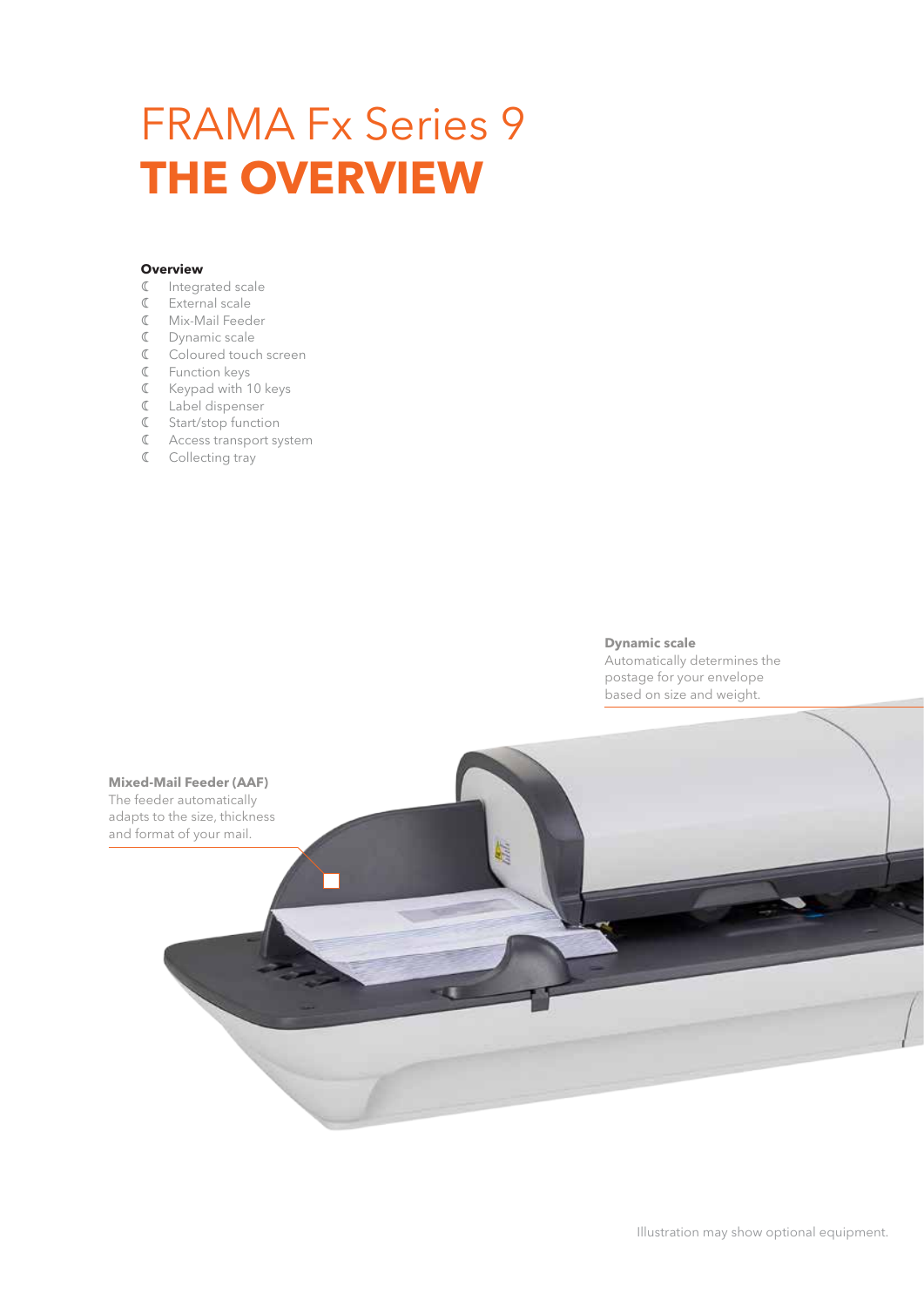#### **Scale and options**

Determines the weight of your mail and displays the appropriate postage. Weighs mail up to 3kg, optionally up to 5kg. External interfaced scales might be used for heavier pieces up to 35kg.

#### **Coloured touch screen**

Colour-coded touch screen makes for easy and intuitive operation of the franking machine intuitively.

#### **Keypad with 10 keys**

Flexible entry of pin codes and number combinations.

**Start/stop function**

Starts and ends the franking process.

#### **Access to transport system** Allows the remvoal of blockages in a few simple

steps.

**Collecting tray** Storage of franked mail.

a

**Function keys**<br>Simple and efficient selection of the most common functions (franking, weighing, etc.)

**Label dispenser**

Especially suitable for parcels and larger envelopes.